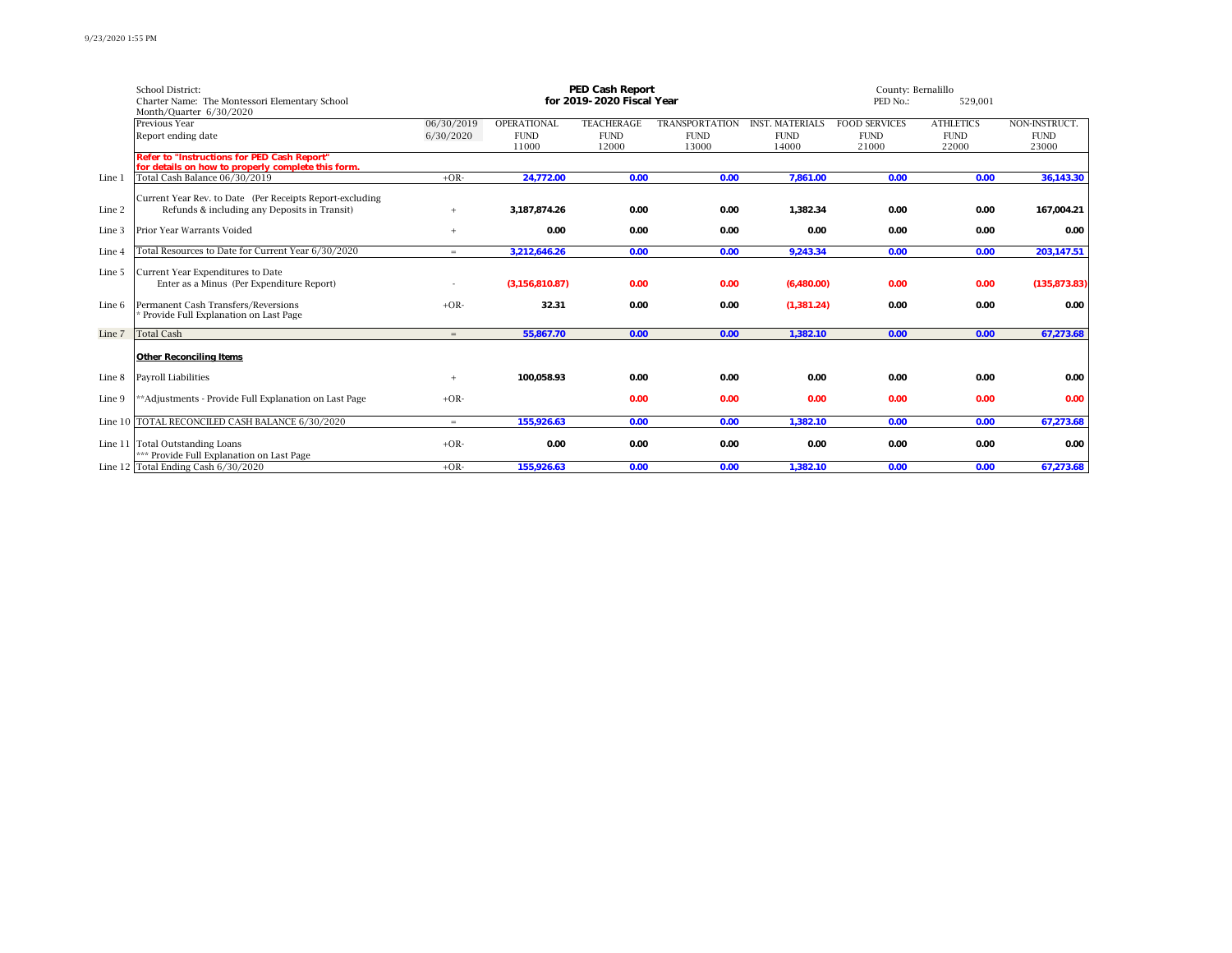|        | School District:<br>Charter Name: The Montessori Elementary School<br>Month/Quarter 6/30/2020            |        | PED Cash Report<br>for 2019-2020 Fiscal Year                 |                                                         | Bernalillo<br>County:<br>PED No.:<br>529,001          |                                                            |                                                       |                                                         |                                                        |
|--------|----------------------------------------------------------------------------------------------------------|--------|--------------------------------------------------------------|---------------------------------------------------------|-------------------------------------------------------|------------------------------------------------------------|-------------------------------------------------------|---------------------------------------------------------|--------------------------------------------------------|
|        |                                                                                                          |        | <b>FEDERAL</b><br><b>FLOWTHROUGH</b><br><b>FUND</b><br>24000 | <b>FEDERAL</b><br><b>DIRECT</b><br><b>FUND</b><br>25000 | <b>LOCAL</b><br><b>GRANTS</b><br><b>FUND</b><br>26000 | <b>STATE</b><br><b>FLOWTHROUGH</b><br><b>FUND</b><br>27000 | <b>STATE</b><br><b>DIRECT</b><br><b>FUND</b><br>28000 | <b>LOCAL OR</b><br><b>STATE</b><br><b>FUND</b><br>29000 | <b>BOND</b><br><b>BUILDING</b><br><b>FUND</b><br>31100 |
| Line 1 | Total Cash Balance 06/30/2019                                                                            | $=$    | 0.00                                                         | 0.00                                                    | 0.00                                                  | 0.00                                                       | 0.00                                                  | 0.00                                                    | 0.00                                                   |
| Line 2 | Current Year Rev. to Date (Per Receipts Report-excluding<br>Refunds & including any Deposits in Transit) |        | 92,116.78                                                    | 0.00                                                    | 0.00                                                  | 25,932.32                                                  | 0.00                                                  | 0.00                                                    | 0.00                                                   |
| Line 3 | Prior Year Warrants Voided                                                                               | $+$    | 0.00                                                         | 0.00                                                    | 0.00                                                  | 0.00                                                       | 0.00                                                  | 0.00                                                    | 0.00                                                   |
| Line 4 | Total Resources to Date for Current Year 6/30/2020                                                       | $=$    | 92,116.78                                                    | 0.00                                                    | 0.00                                                  | 25,932.32                                                  | 0.00                                                  | 0.00                                                    | 0.00                                                   |
| Line 5 | Current Year Expenditures to Date<br>Enter as a Minus (Per Expenditure Report)                           |        | (87, 116.78)                                                 | 0.00                                                    | 0.00                                                  | 0.00                                                       | 0.00                                                  | 0.00                                                    | 0.00                                                   |
| Line 6 | Permanent Cash Transfers/Reversions<br>Provide Full Explanation on Last Page                             | $+OR-$ | 0.00                                                         | 0.00                                                    | 0.00                                                  | 0.00                                                       | 0.00                                                  | 0.00                                                    | 0.00                                                   |
| Line 7 | <b>Total Cash</b>                                                                                        | $=$    | 5,000.00                                                     | 0.00                                                    | 0.00                                                  | 25,932.32                                                  | 0.00                                                  | 0.00                                                    | 0.00                                                   |
|        | Other Reconciling Items                                                                                  |        |                                                              |                                                         |                                                       |                                                            |                                                       |                                                         |                                                        |
| Line 8 | Payroll Liabilities                                                                                      | $+$    | 0.00                                                         | 0.00                                                    | 0.00                                                  | 0.00                                                       | 0.00                                                  | 0.00                                                    | 0.00                                                   |
| Line 9 | **Adjustments - Provide Full Explanation on Last Page                                                    |        | 0.00                                                         | 0.00                                                    | 0.00                                                  | 0.00                                                       | 0.00                                                  | 0.00                                                    | 0.00                                                   |
|        | Line 10 TOTAL RECONCILED CASH BALANCE 6/30/2020                                                          | $=$    | 5,000.00                                                     | 0.00                                                    | 0.00                                                  | 25,932.32                                                  | 0.00                                                  | 0.00                                                    | 0.00                                                   |
|        | Line 11 Total Outstanding Loans<br>*** Provide Full Explanation on Last Page                             | $+OR-$ | 0.00                                                         | 0.00                                                    | 0.00                                                  | 0.00                                                       | 0.00                                                  | 0.00                                                    | 0.00                                                   |
|        | Line 12 Total Ending Cash $6\sqrt{30/2020}$                                                              | $+OR-$ | 5,000.00                                                     | 0.00                                                    | 0.00                                                  | 25,932.32                                                  | 0.00                                                  | 0.00                                                    | 0.00                                                   |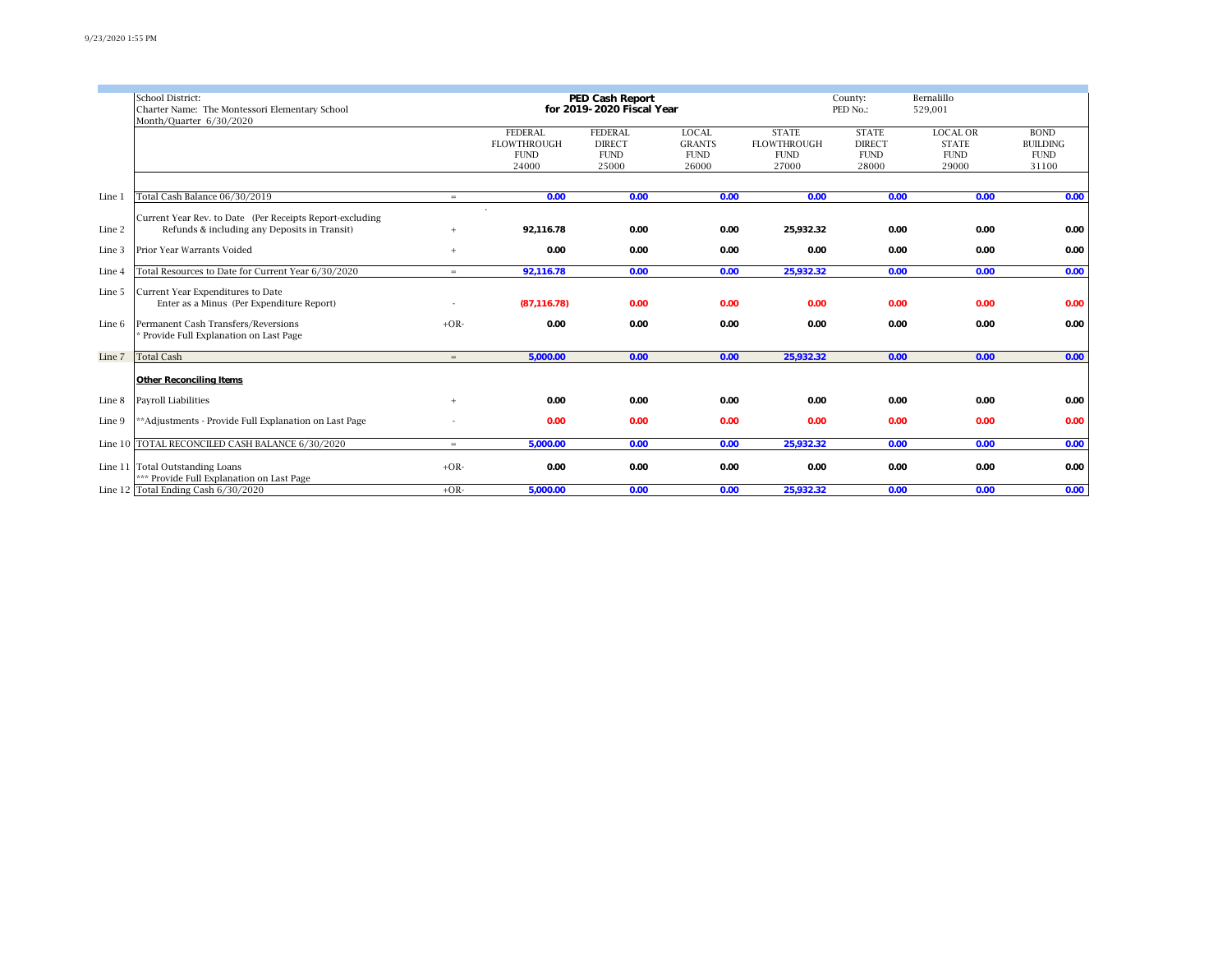|        | <b>School District:</b>                                                     |        |                       | PED Cash Report     |                     |                       | County:      | Bernalillo                                      |                        |
|--------|-----------------------------------------------------------------------------|--------|-----------------------|---------------------|---------------------|-----------------------|--------------|-------------------------------------------------|------------------------|
|        | for 2019-2020 Fiscal Year<br>Charter Name: The Montessori Elementary School |        |                       |                     |                     |                       |              | 529,001                                         |                        |
|        | Month/Quarter 6/30/2020                                                     |        |                       |                     |                     |                       | PED No.:     |                                                 |                        |
|        |                                                                             |        | PUBLIC SCHOOL         | SPECIAL CAPITAL     | SPECIAL CAPITAL     |                       |              | SPECIAL CAPITAL CAPITAL IMPROV. CAPITAL IMPROV. | <b>CAPITAL IMPROV.</b> |
|        |                                                                             |        | <b>CAPITAL OUTLAY</b> | <b>OUTLAY LOCAL</b> | <b>OUTLAY STATE</b> | <b>OUTLAY FEDERAL</b> | <b>HB</b> 33 | <b>SB9-STATE</b>                                | SB9-LOCAL              |
|        |                                                                             |        | 31200                 | 31300               | 31400               | 31500                 | 31600        | 31700                                           | 31701                  |
|        |                                                                             |        |                       |                     |                     |                       |              |                                                 |                        |
| Line 1 | Total Cash Balance 06/30/2019                                               | $=$    | (77, 214.25)          | 0.00                | (18, 188.53)        | 0.00                  | 1,140,242.12 | 0.00                                            | 290,899.35             |
|        |                                                                             |        |                       |                     |                     |                       |              |                                                 |                        |
|        | Current Year Rev. to Date (Per Receipts Report-excluding                    |        |                       |                     |                     |                       |              |                                                 |                        |
| Line 2 | Refunds & including any Deposits in Transit)                                | $+$    | 399,296.25            | 0.00                | 209,998.53          | 0.00                  | 306,551.85   | 10,897.00                                       | 155,106.28             |
|        |                                                                             |        |                       |                     |                     |                       |              |                                                 |                        |
| Line 3 | Prior Year Warrants Voided                                                  | $+$    | 0.00                  | 0.00                | 0.00                | 0.00                  | 0.00         | 0.00                                            | 0.00                   |
|        |                                                                             |        |                       |                     |                     |                       |              |                                                 |                        |
| Line 4 | Total Resources to Date for Current Year 6/30/2020                          | $=$    | 322,082.00            | 0.00                | 191,810.00          | 0.00                  | 1,446,793.97 | 10,897.00                                       | 446,005.63             |
| Line 5 | Current Year Expenditures to Date                                           |        |                       |                     |                     |                       |              |                                                 |                        |
|        | Enter as a Minus (Per Expenditure Report)                                   |        | (322,082.00)          | 0.00                | (191, 810.00)       | 0.00                  | (49,910.49)  | 0.00                                            | (131,969.45)           |
|        |                                                                             |        |                       |                     |                     |                       |              |                                                 |                        |
| Line 6 | Permanent Cash Transfers/Reversions                                         | $+OR-$ | 0.00                  | 0.00                | 0.00                | 0.00                  | 0.00         | 0.00                                            | 0.00                   |
|        | * Provide Full Explanation on Last Page                                     |        |                       |                     |                     |                       |              |                                                 |                        |
|        |                                                                             |        |                       |                     |                     |                       |              |                                                 |                        |
| Line 7 | <b>Total Cash</b>                                                           | $=$    | 0.00                  | 0.00                | 0.00                | 0.00                  | 1,396,883.48 | 10,897.00                                       | 314,036.18             |
|        |                                                                             |        |                       |                     |                     |                       |              |                                                 |                        |
|        | Other Reconciling Items                                                     |        |                       |                     |                     |                       |              |                                                 |                        |
|        |                                                                             |        |                       |                     |                     |                       |              |                                                 |                        |
| Line 8 | Payroll Liabilities                                                         | $+$    | 0.00                  | 0.00                | 0.00                | 0.00                  | 0.00         | 0.00                                            | 0.00                   |
| Line 9 | ** Adjustments - Provide Full Explanation on Last Page                      |        | 0.00                  | 0.00                | 0.00                | 0.00                  | 0.00         | 0.00                                            | 0.00                   |
|        |                                                                             |        |                       |                     |                     |                       |              |                                                 |                        |
|        | Line 10  TOTAL RECONCILED CASH BALANCE 6/30/2020                            | $=$    | 0.00                  | 0.00                | 0.00                | 0.00                  | 1,396,883.48 | 10,897.00                                       | 314,036.18             |
|        |                                                                             |        |                       |                     |                     |                       |              |                                                 |                        |
|        | Line 11 Total Outstanding Loans                                             | $+OR-$ | 0.00                  | 0.00                | 0.00                | 0.00                  | 0.00         | 0.00                                            | 0.00                   |
|        | *** Provide Full Explanation on Last Page                                   |        |                       |                     |                     |                       |              |                                                 |                        |
|        | Line 12 Total Ending Cash $6/30/2020$                                       | $+OR-$ | 0.00                  | 0.00                | 0.00                | 0.00                  | 1,396,883.48 | 10,897.00                                       | 314,036.18             |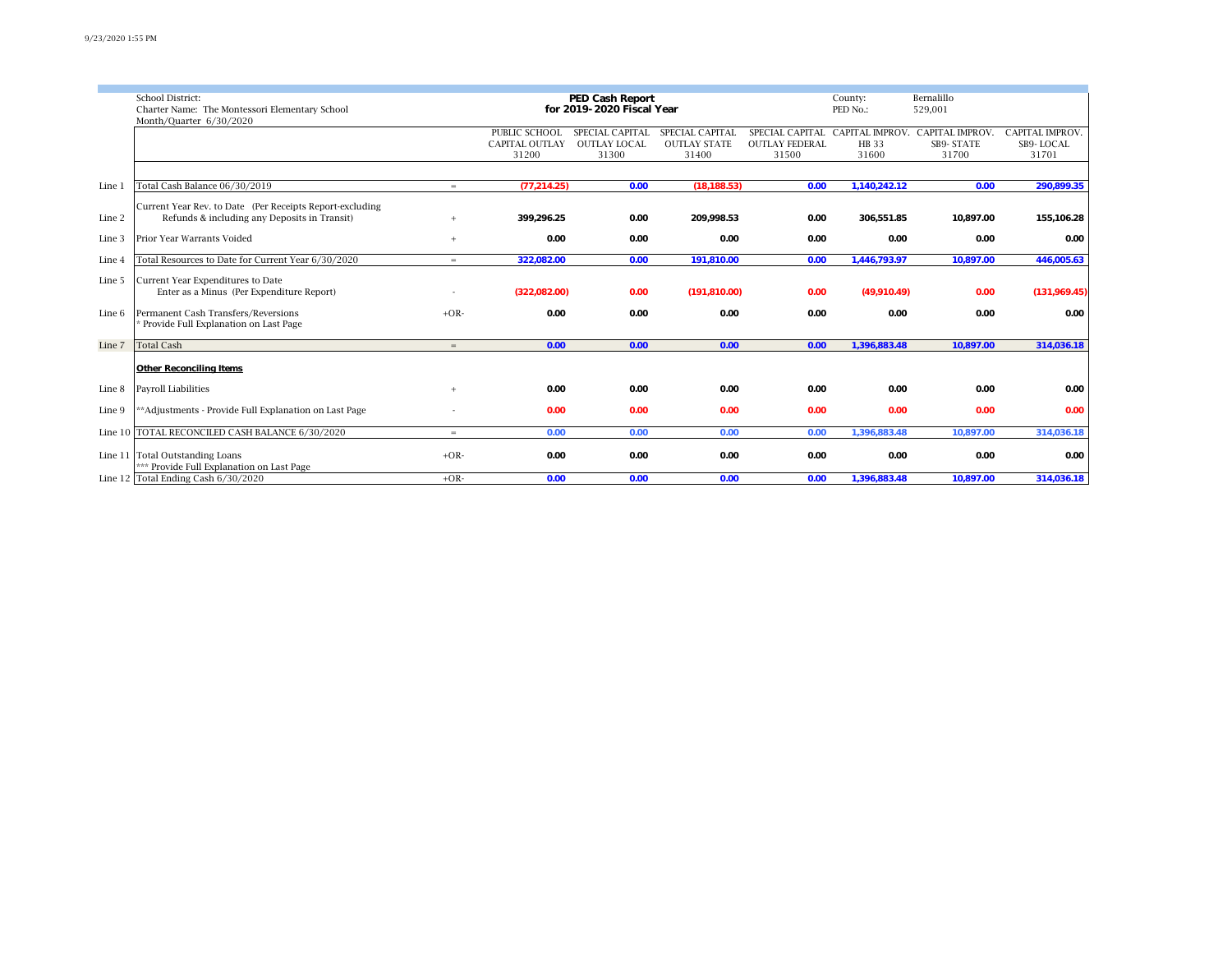|        | School District:                                                                                         |        | PED Cash Report                    |                              | County:                         | Bernalillo                         |                                           |                                     |                                        |
|--------|----------------------------------------------------------------------------------------------------------|--------|------------------------------------|------------------------------|---------------------------------|------------------------------------|-------------------------------------------|-------------------------------------|----------------------------------------|
|        | Charter Name: The Montessori Elementary School                                                           |        | for 2019-2020 Fiscal Year          |                              | PED No.:                        | 529,001                            |                                           |                                     |                                        |
|        | Month/Quarter 6/30/2020                                                                                  |        | <b>ENERGY</b><br><b>EFFICIENCY</b> | ED. TECH<br><b>EQUIP ACT</b> | <b>PSCOC 20%</b><br><b>FUND</b> | <b>DEBT SERVICE</b><br><b>FUND</b> | <b>DEFERRED SICK</b><br><b>LEAVE FUND</b> | ED TECH DEBT<br><b>SERVICE FUND</b> | <b>GRAND TOTAL</b><br><b>ALL FUNDS</b> |
|        |                                                                                                          |        | 31800                              | 31900                        | 32100                           | 41000                              | 42000                                     | 43000                               |                                        |
|        |                                                                                                          |        |                                    |                              |                                 |                                    |                                           |                                     |                                        |
| Line 1 | Total Cash Balance 06/30/2019                                                                            | $=$    | 0.00                               | 0.00                         | 0.00                            | 0.00                               | 0.00                                      | 0.00                                | 1,404,514.99                           |
| Line 2 | Current Year Rev. to Date (Per Receipts Report-excluding<br>Refunds & including any Deposits in Transit) | $+$    | 0.00                               | 0.00                         | 0.00                            | 0.00                               | 0.00                                      | 0.00                                | 4,556,159.82                           |
| Line 3 | <b>Prior Year Warrants Voided</b>                                                                        | $+$    | 0.00                               | 0.00                         | 0.00                            | 0.00                               | 0.00                                      | 0.00                                | 0.00                                   |
|        | Total Resources to Date for Current Year 6/30/2020                                                       | $=$    | 0.00                               | 0.00                         | 0.00                            | 0.00                               | 0.00                                      | 0.00                                | 5,960,674.81                           |
| Line 5 | Current Year Expenditures to Date<br>Enter as a Minus (Per Expenditure Report)                           |        | 0.00                               | 0.00                         | 0.00                            | 0.00                               | 0.00                                      | 0.00                                | (4,082,053.42)                         |
| Line 6 | Permanent Cash Transfers/Reversions<br>Provide Full Explanation on Last Page                             | $+OR-$ | 0.00                               | 0.00                         | 0.00                            | 0.00                               | 0.00                                      | 0.00                                | (1,348.93)                             |
| Line 7 | <b>Total Cash</b>                                                                                        | $=$    | 0.00                               | 0.00                         | 0.00                            | 0.00                               | 0.00                                      | 0.00                                | 1,877,272.46                           |
|        | Other Reconciling Items                                                                                  |        |                                    |                              |                                 |                                    |                                           |                                     |                                        |
| Line 8 | Payroll Liabilities                                                                                      |        | 0.00                               | 0.00                         | 0.00                            | 0.00                               | 0.00                                      | 0.00                                | 100,058.93                             |
| Line 9 | **Adjustments - Provide Full Explanation on Last Page                                                    |        | 0.00                               | 0.00                         | 0.00                            | 0.00                               | 0.00                                      | 0.00                                | 0.00                                   |
|        | Line 10  TOTAL RECONCILED CASH BALANCE 6/30/2020                                                         | $=$    | 0.00                               | 0.00                         | 0.00                            | 0.00                               | 0.00                                      | 0.00                                | 1,977,331.39                           |
|        | Line 11 Total Outstanding Loans<br>*** Provide Full Explanation on Last Page                             | $+OR-$ | 0.00                               | 0.00                         | 0.00                            | 0.00                               | 0.00                                      | 0.00                                | 0.00                                   |
|        | Line 12 Total Ending Cash $6/30/2020$                                                                    | $+OR-$ | 0.00                               | 0.00                         | 0.00                            | 0.00                               | 0.00                                      | 0.00                                | 1,977,331.39                           |